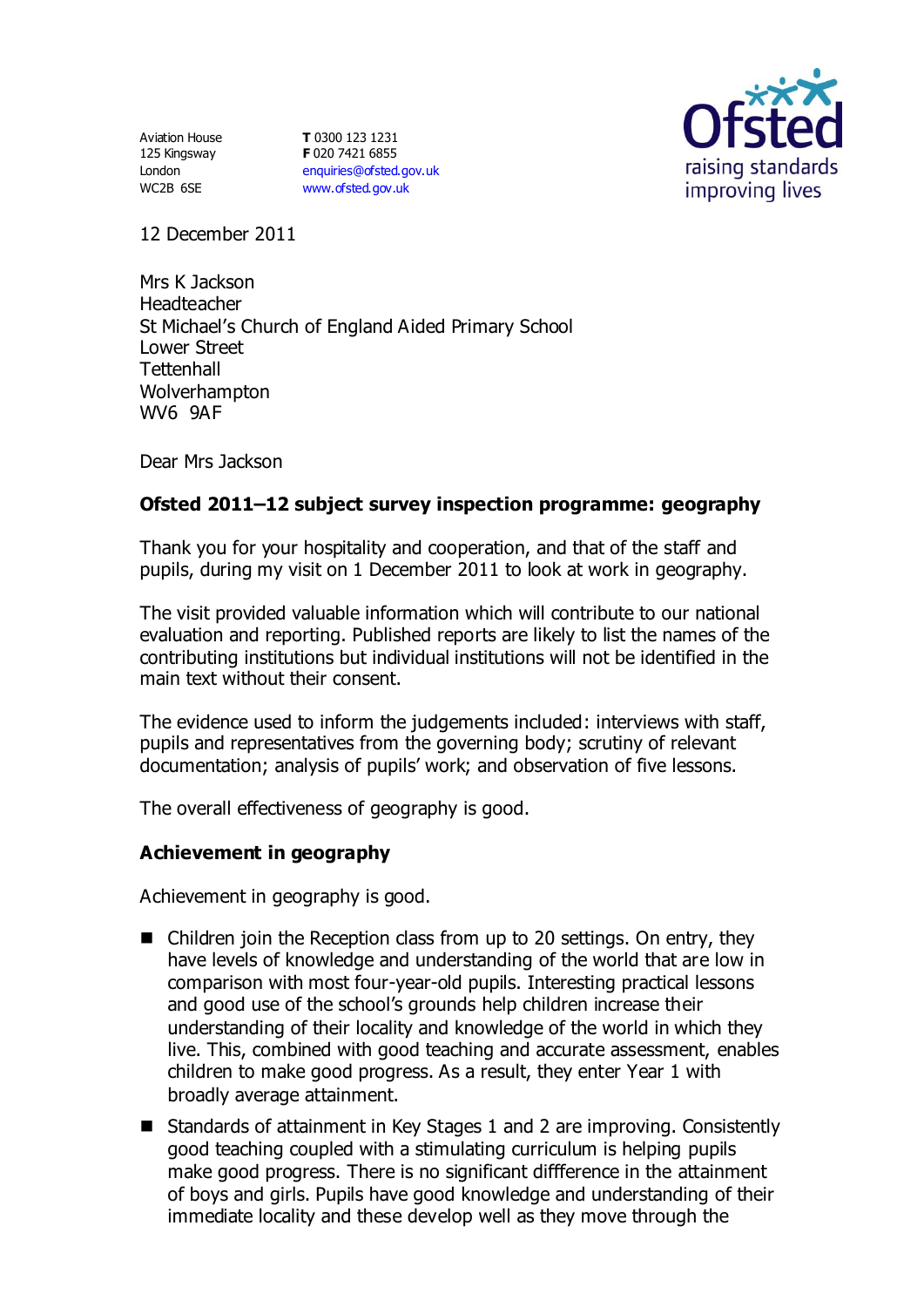school because pupils are able to compare and contrast their own area with other places such as Claverley.

- **Pupils have developed a good understanding of physical geography** through, for example, their study of rivers and mountains. Focused study and events such as International Days have helped pupils increase their knowledge of different countries.
- A good emphasis is placed on developing geographical vocabulary as well as observational skills. Pupils are able to use globes and atlases effectively. They use a variety of maps well in classrooms or as part of their fieldwork studies to support their learning. However, the opportunity to use Ordnance Survey maps at different scales is less well developed.
- Although the attainment of the majority of pupils by the end of Year 6 is average, an increasing proportion of pupils in the current Year 6 cohort is completing work at the higher levels. Consequently, they are on track to achieve above average attainment.
- **Pupils enjoy their lessons and talk enthusiastically about their work. All** were engaged in meaningful and appropriate activities in the lessons observed. Most pupils behave well and this makes a significant contribution to their learning, especially when working cooperatively in groups.

## **Quality of teaching in geography**

The quality of teaching in geography is good.

- Teachers motivate and engage pupils well by planning and delivering interesting lessons. A good variety of activities and resources is used to generate interest. Work is well matched to pupils' individual needs with suitable challenge provided for most. Teaching assistants are deployed effectively to support individuals or groups of pupils.
- Good explanations combined with secure geographical knowledge ensure that pupils make good progress in most lessons. Questioning is generally effective but it does not always challenge or extend pupils' thinking, particularly the more able.
- A variety of assessment strategies is in place. In lessons, the use of 'miniplenaries' helps pupils understand how they are doing. Marking generally gives good guidance about how well pupils have done but it does not always give them a clear enough indication of what they need to do next to improve. Pupils have clear targets for improvement and although most know what they are, some are less sure.
- End of unit and end of year assessment is now being used more effectively by teachers in their planning to ensure that work sequentially builds on pupils' prior learning.

### **Quality of the curriculum in geography**

The quality of the curriculum in geography is good.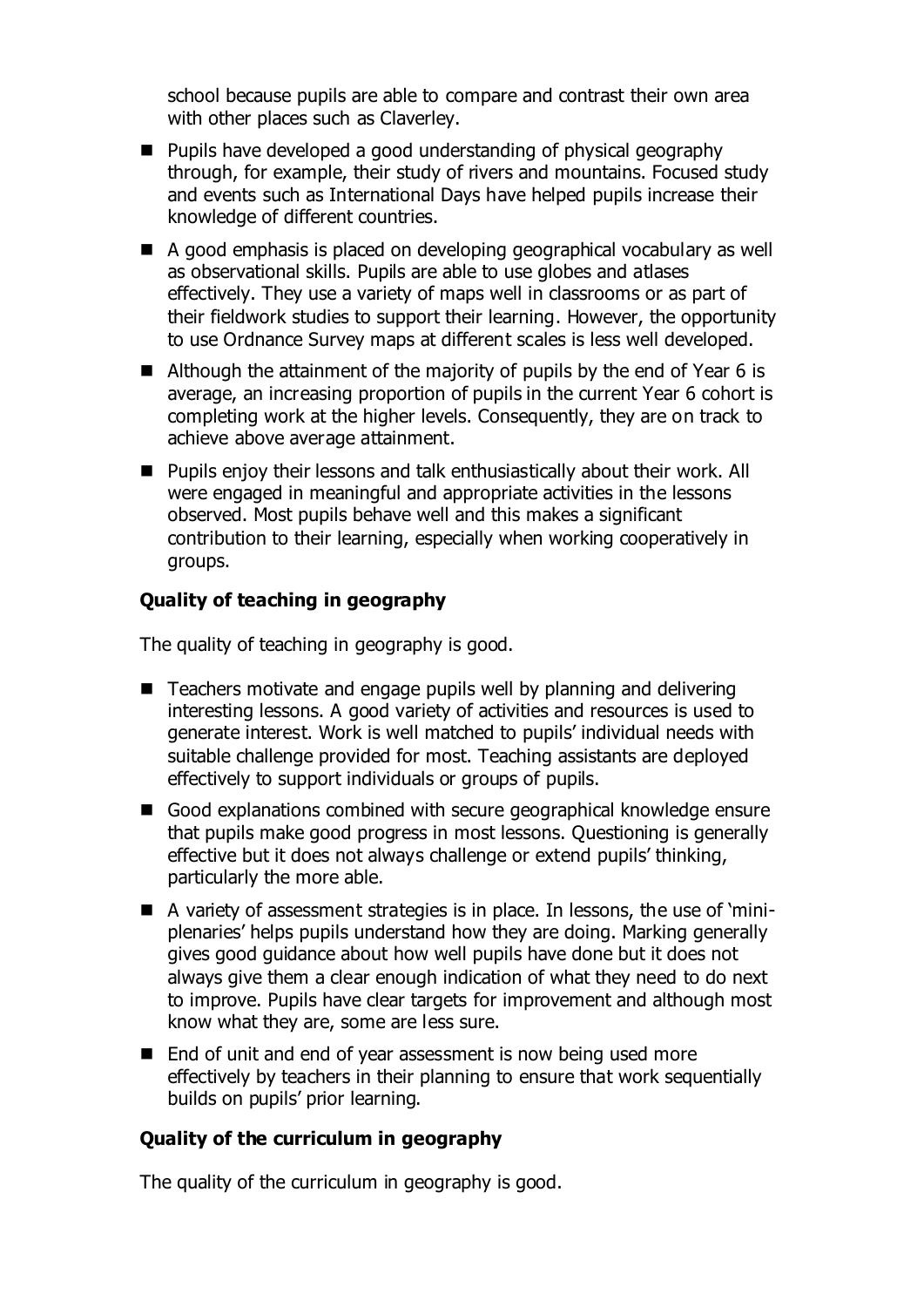- The curriculum is suitably broad and progressively builds on pupils' prior knowledge and skills. A thorough review of the curriculum has been undertaken and revised schemes of work have been introduced. Pupils say that they find these interesting and enjoyable.
- The curriculum has several strengths. Pupils have a good range of fieldwork opportunities. Frequent use of the extensive school grounds and the award-winning environmental area coupled with visits to the local canal and stream support the curriculum well. In addition, outings to their locality and to places further afield such as Shropshire enriches the curriculum and extend pupils' first-hand experience of the themes they are studying. Pupils speak very positively about these visits as well as their residential experiences.
- Pupils have a good knowledge and understanding of environmental issues and of other countries such as Jamaica, the Gambia and Australia. Community cohesion is also developed well.
- Links with other subjects such as literacy, numeracy and information and communication technology (ICT) are well established. Frequent opportunities are provided to develop and extend pupils' writing, mathematical and ICT skills. Speaking and listening opportunities are also well used.

# **Effectiveness of leadership and management in geography**

The effectiveness of leadership and management in geography is good.

- Although the subject leader has only been in post for a term, the work undertaken by the senior leadership team before her appointment has provided a secure foundation for improvement.
- Monitoring and evaluation are routine. Work and planning scrutinies, classroom observation and discussion with pupils enable leaders to have an accurate understanding of the school's strengths and weaknesses. The governing body is also actively involved in evaluating the work of the school.
- School development planning is accurate and provides a clear steer for further improvement. Policies and schemes of work are current and these ensure that pupils have a good range and balance of activity.
- Effective links have been made with the local secondary school to support learning. These links not only provide pupils with the opportunity to develop skills such as animation but help ensure a smooth transfer and transition. Good use has been made of external consultants to support the leadership of the school.

## **Areas for improvement, which we discussed, include:**

- further extending pupils' thinking by asking suitably challenging questions, particularly of the more able
- $\blacksquare$  ensuring that all pupils know and understand their targets and through effective marking are clear about how these can be achieved